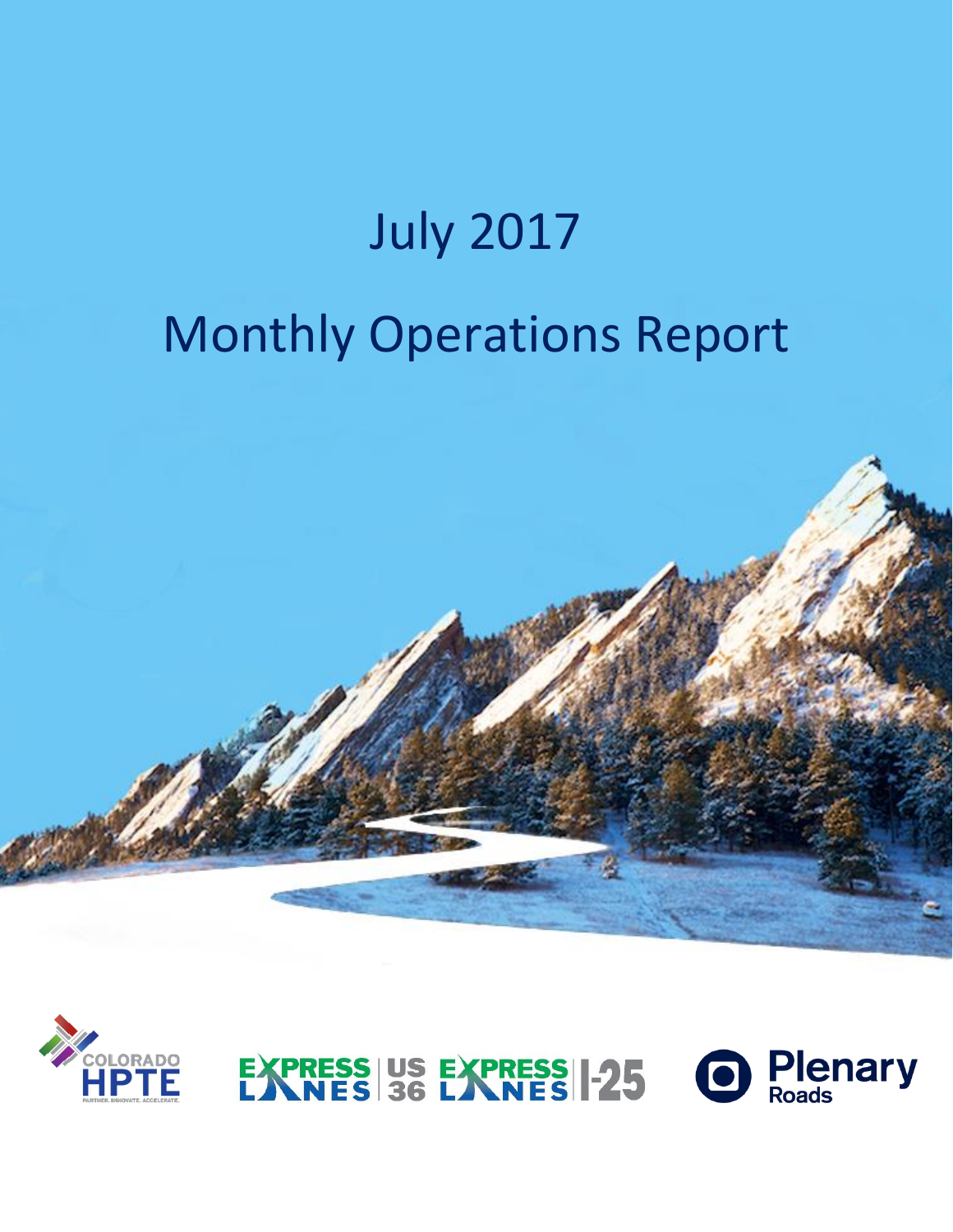

# **Table of Contents**

#### **TABLES**

#### **FIGURES**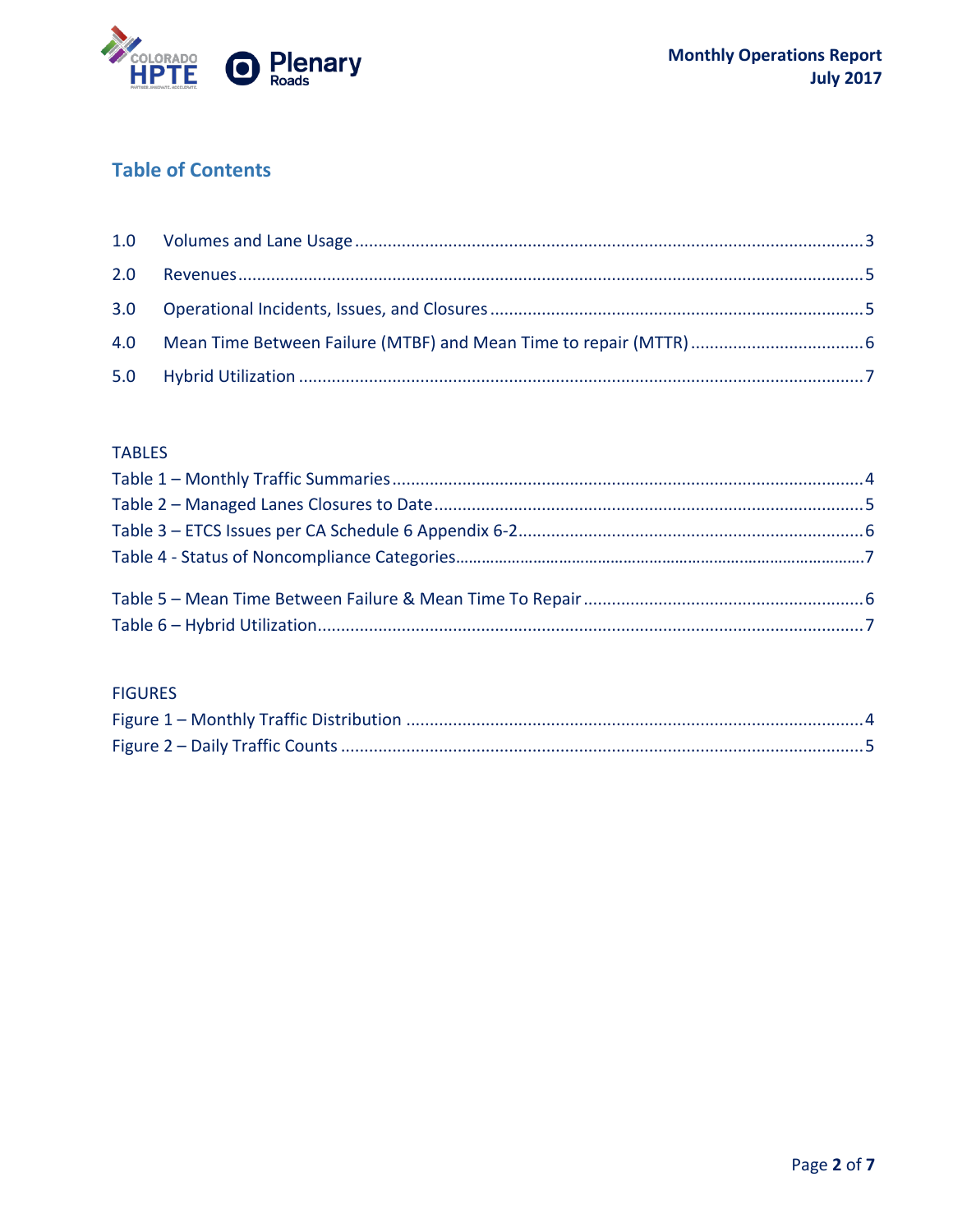

# INTRODUCTION

Pursuant to Schedule 6, Section 1.8.2(a) of the Concession Agreement, Plenary Roads Denver ("PRD") is required to submit a monthly report covering all essential statistics related to the Managed Lanes. The following data covers the month of July 2017. Operationally, July was a positive month. Several routine maintenance tasks were completed, there were minimal incidents to maintained elements, and traffic volumes were consistent with expectations.

### <span id="page-2-0"></span>**1.0 VOLUMES AND LANE USAGE**

Over the last several months as more commuters use the transponders for either ExpressToll<sup>M</sup> (AVI) or HOV travel, License Plate (LPT) transactions have consistently decreased as a percentage of total traffic volume. The total monthly gantry traffic volume for July 2017 in the I-25 Central and US 36 Managed Lanes was 256,302 and 1,148,653, respectively.

The table below provides the monthly summary for each Managed Lanes roadway, along with a detailed breakdown of weekday volumes. For reference, the AM Peak Period is considered to be weekdays from 6:45 am – 8:45 am. The PM Peak Period is considered to be, weekdays, from 4:30pm – 6:00pm. It should be noted, that the I-25 Managed Lane traffic reflects traffic counts from a single gantry and US 36 Managed Lane counts reflect fourteen gantries, seven gantries in each direction. Therefore, US 36 data will indicate far greater traffic counts that are not comparative to those of I-25.

|                                       | <b>Traffic Summary (US 36)</b> |            |            |                            |              |               |  |  |  |  |  |  |  |  |  |
|---------------------------------------|--------------------------------|------------|------------|----------------------------|--------------|---------------|--|--|--|--|--|--|--|--|--|
|                                       | <b>AVI</b>                     | <b>LPT</b> | <b>HOV</b> | Non-Rev &<br><b>Hybrid</b> | <b>Total</b> | <b>Hybrid</b> |  |  |  |  |  |  |  |  |  |
| <b>Total Monthly Traffic</b>          | 628,698                        | 300,760    | 182,730    | 36,465                     | 1,148,653    | 5,397         |  |  |  |  |  |  |  |  |  |
| <b>Maximum Weekday Traffic</b>        | 34,493                         | 16,319     | 7,542      | 1,920                      | 58,856       | 324           |  |  |  |  |  |  |  |  |  |
| <b>Average Weekday Traffic</b>        | 28,617                         | 12,950     | 6,400      | 1,695                      | 49,662       | 245           |  |  |  |  |  |  |  |  |  |
| <b>Average Hourly AM Peak Traffic</b> | 4,163                          | 1,545      | 620        | 214                        | 6,542        | N/A           |  |  |  |  |  |  |  |  |  |
| <b>Average Hourly PM Peak Traffic</b> | 4,699                          | 2,073      | 835        | 218                        | 7,825        | N/A           |  |  |  |  |  |  |  |  |  |

The following charts depict the distribution of traffic by type (Figure 1) and the daily traffic counts (Figure 2) and for the month.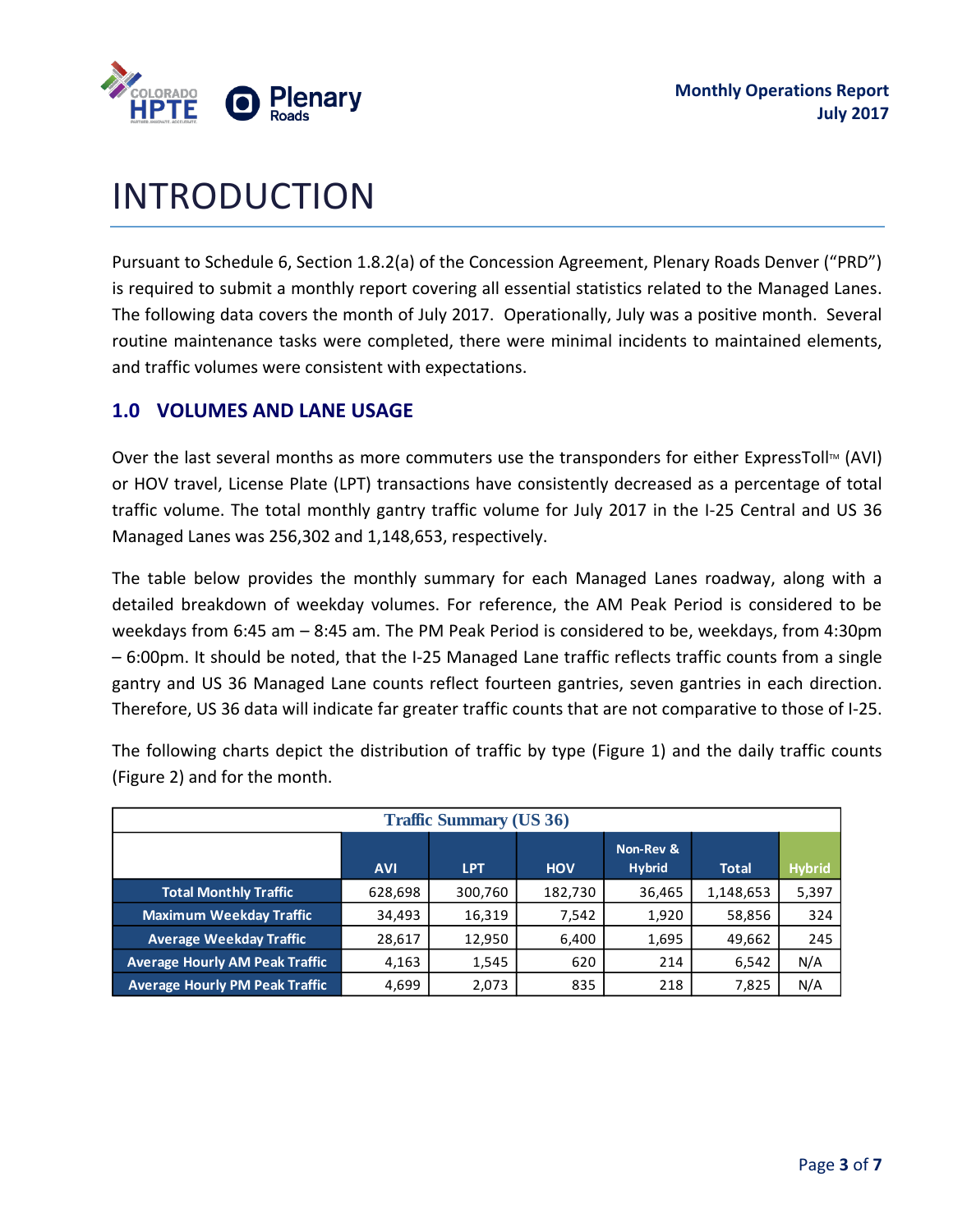

|                                       | <b>Traffic Summary (I-25C)</b> |            |            |                            |              |               |  |  |  |  |  |  |  |  |  |
|---------------------------------------|--------------------------------|------------|------------|----------------------------|--------------|---------------|--|--|--|--|--|--|--|--|--|
|                                       | <b>AVI</b>                     | <b>LPT</b> | <b>HOV</b> | Non-Rev &<br><b>Hybrid</b> | <b>Total</b> | <b>Hybrid</b> |  |  |  |  |  |  |  |  |  |
| <b>Total Monthly Traffic</b>          | 134,393                        | 67,293     | 42,731     | 11,885                     | 256,302      | 1,759         |  |  |  |  |  |  |  |  |  |
| <b>Maximum Weekday Traffic</b>        | 7,373                          | 3,452      | 1,920      | 611                        | 13.099       | 106           |  |  |  |  |  |  |  |  |  |
| <b>Average Weekday Traffic</b>        | 6,180                          | 2,888      | 1,729      | 556                        | 10,797       | 83            |  |  |  |  |  |  |  |  |  |
| <b>Average Hourly AM Peak Traffic</b> | 870                            | 373        | 225        | 79                         | 1,468        | N/A           |  |  |  |  |  |  |  |  |  |
| <b>Average Hourly PM Peak Traffic</b> | 771                            | 343        | 223        | 77                         | 1,337        | N/A           |  |  |  |  |  |  |  |  |  |

**Table 1 – Monthly Traffic Summaries**

<span id="page-3-0"></span>



**Figure 1 – Monthly Traffic Distribution**

<span id="page-3-1"></span>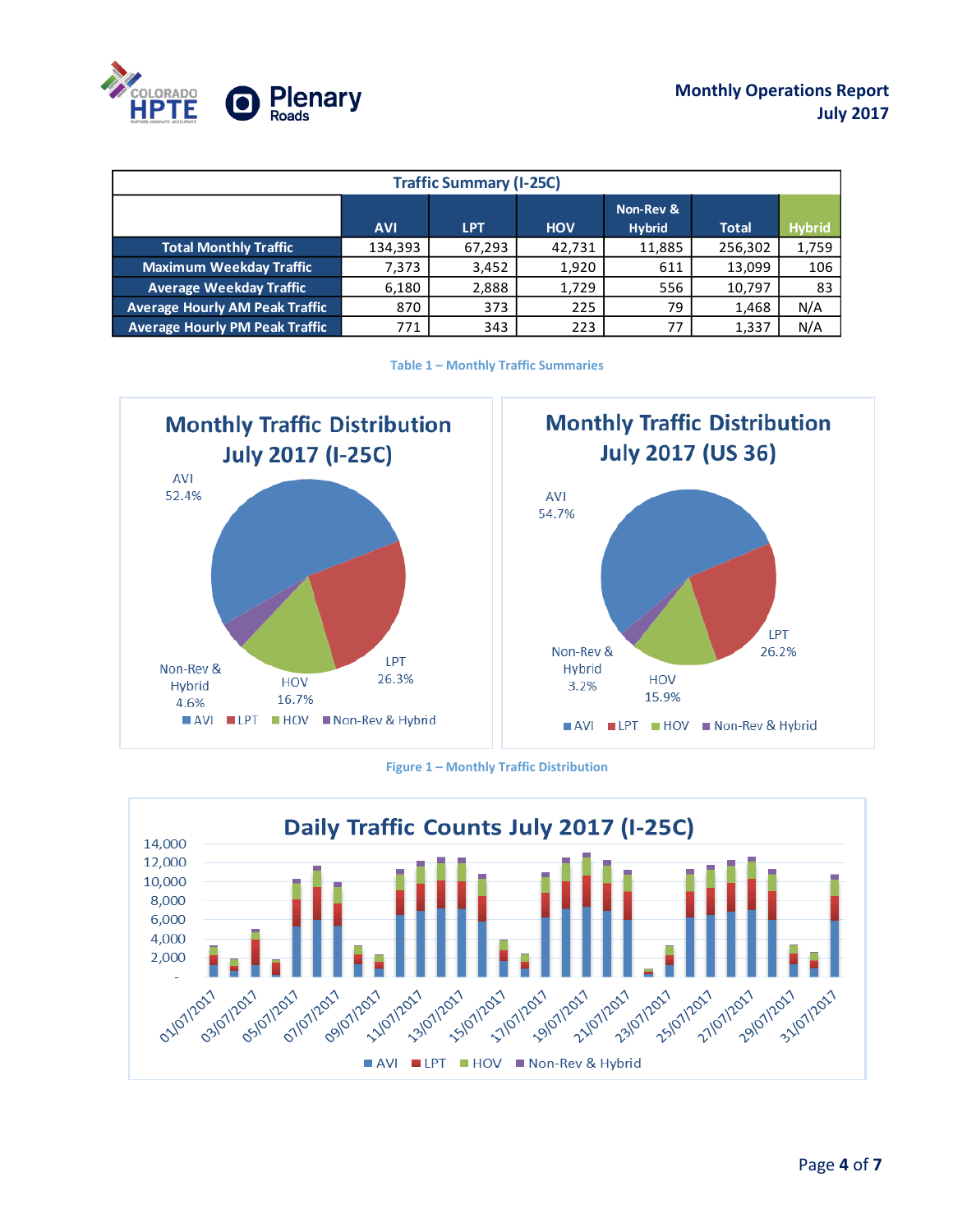



# <span id="page-4-3"></span><span id="page-4-0"></span>**2.0 REVENUES**



<span id="page-4-1"></span>During the month of July 2017, PRD collected \$569,792 and \$468,135 from users of the I-25 Central and US36 Managed Lanes, respectively. For purposes of this report, revenues are recognized at the time of collection, which is typically sometime after they have been incurred for those customers who are billed based on their license plate. For example, if a single-occupant vehicle uses the lanes in October but pays in January, the associated revenue is attributed to January.

### **3.0 OPERATIONAL INCIDENTS, ISSUES, AND CLOSURES**

The project had numerous routine debris removals, lighting incidents, guardrail incidents, sign incidents, and graffiti control during the month. The routine lighting, guardrail, roadway markings and sign incidents are all planned for repair within the allowable response period and several previously identified lighting incidents were repaired. All incidents were responded to and rectified within the allowable timeframes.

| Date                                                       | <b>Start</b> | Stop, | <b>Duration</b> |
|------------------------------------------------------------|--------------|-------|-----------------|
| July 7, 2017                                               | 16:45        | 17:00 | 0:15            |
| <b>Total</b>                                               |              |       | 0:15            |
| <b>Remaining Closure Hours</b><br>Available (Ref: CA 29.7) |              |       | 11.75           |

**Table 2 – Managed Lanes Closures to Date**

<span id="page-4-2"></span>The table below provides a listing of ETCS items recorded this month, consistent with Appendix 6-2 of Schedule 6.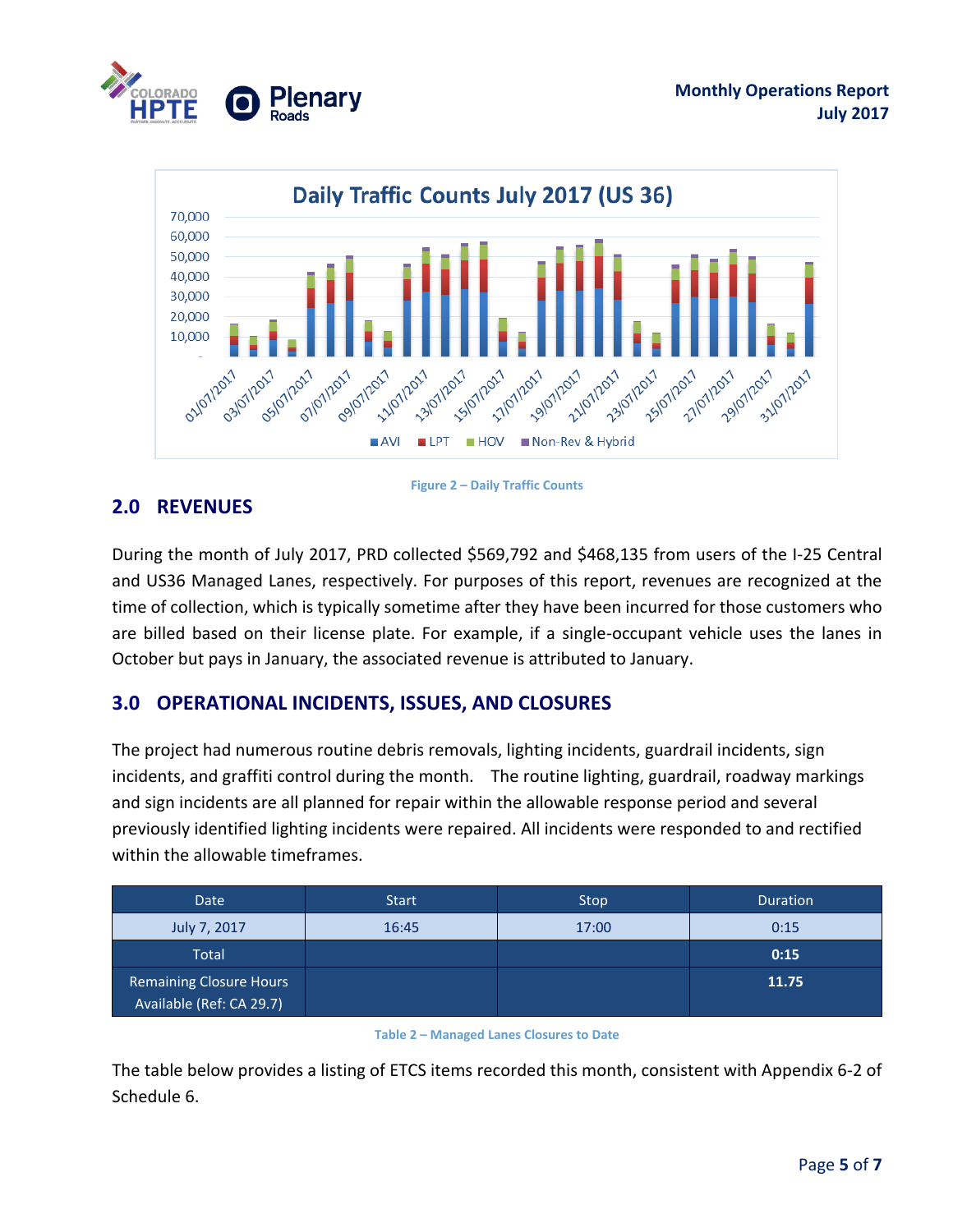

| Element.<br>Category | <b>Refer-</b><br>ence ' | Element | Performance<br><b>Item</b> | <b>PRD Notified</b> | <b>Contractual Cure</b><br>Period | Cure <sup>1</sup><br>Achieved |
|----------------------|-------------------------|---------|----------------------------|---------------------|-----------------------------------|-------------------------------|
| <b>None</b>          |                         |         |                            |                     |                                   |                               |

#### **Table 3 – ETCS Issues per CA Schedule 6 Appendix 6-2**

<span id="page-5-1"></span>The table below provides a status of all Noncompliance categories in accordance with paragraph 1.2 of Schedule 10.

| Non-<br>compliance<br>Location         | <b>Nature</b>                        | Cause                                                                                     | Cure<br>Date                                                       | Uncured<br>Non-<br>compliance<br>Point | Unexpired<br>Non-<br>compliance<br>Point | 365 Day<br>Expiration<br>Date | 1095 Day<br>Expiration<br><b>Date</b> |
|----------------------------------------|--------------------------------------|-------------------------------------------------------------------------------------------|--------------------------------------------------------------------|----------------------------------------|------------------------------------------|-------------------------------|---------------------------------------|
| Promenade<br><b>West Toll</b><br>Point | <b>Incorrect</b><br>toll<br>schedule | <b>Incorrect Toll</b><br>Schedule was<br>applied during a<br>software update<br>on 3/7/16 | 3/16/16<br>(Period II)<br>Customer<br><b>Accounts</b><br>Corrected | $\mathbf{0}$                           | 3                                        | 3/16/17                       | 3/16/19                               |

**Table 4 – Status of Noncompliance Categories**

## <span id="page-5-0"></span>**4.0 MEAN TIME BETWEEN FAILURE (MTBF) AND MEAN TIME TO REPAIR (MTTR)**

Mean Time Between Failure (MTBF) and Mean Time To Repair (MTTR) data is provided in the table below. Only Maintained Elements that were repaired during the reporting period and had a failure type breakdown are listed in the table. We consider a breakdown to be a failure when the element cannot be used for its intended purpose until repaired.

<span id="page-5-2"></span>

| <b>Maintained Element</b> | Mean Time Between Failure<br>(MTBF) (Hours) | Mean Time To Repair<br>(MTTR) (Hours) |
|---------------------------|---------------------------------------------|---------------------------------------|
| <b>None</b>               | N/A                                         | N/A                                   |

**Table 5 – Mean Time Between Failure & Mean Time To Repair**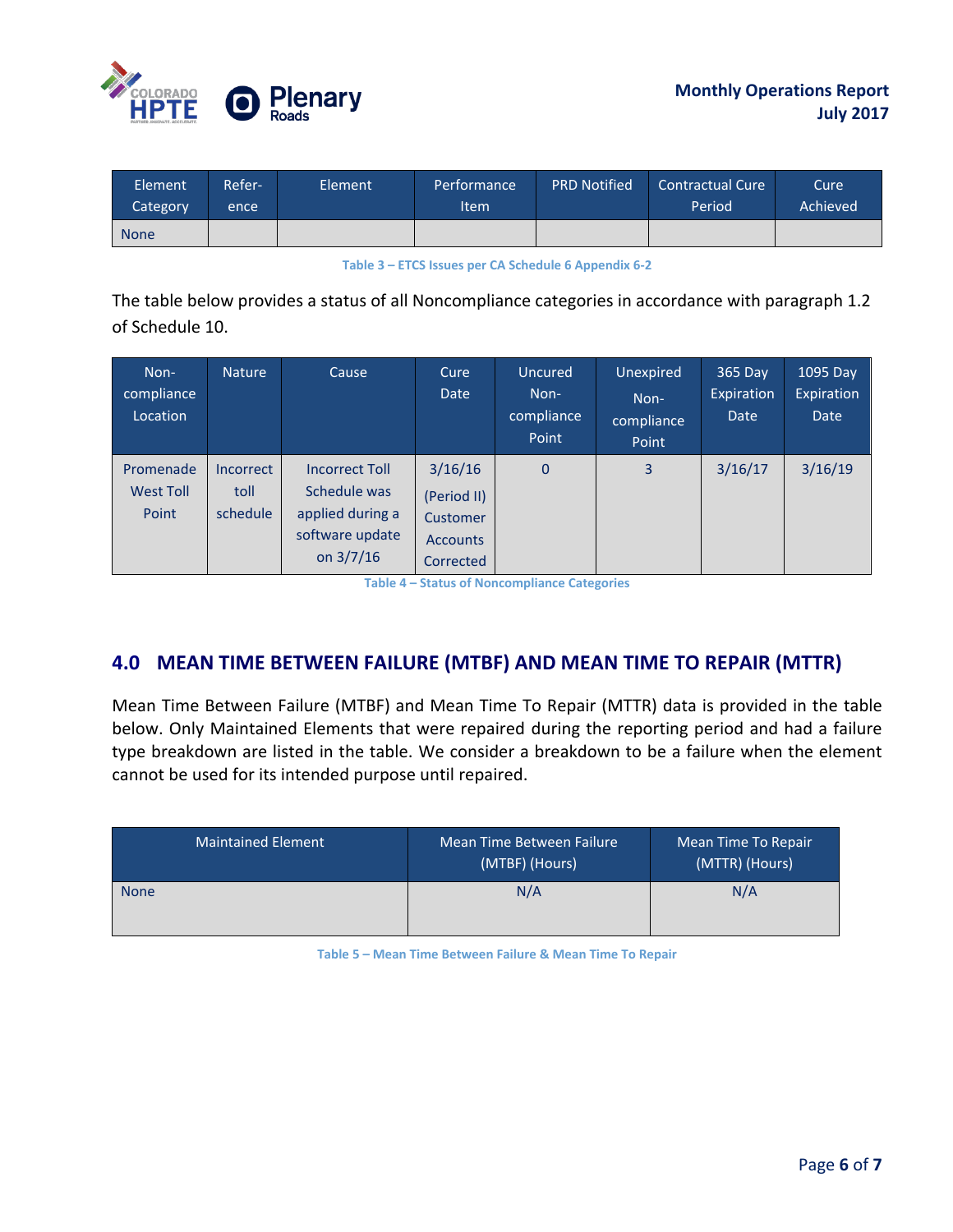

# <span id="page-6-0"></span>**5.0 HYBRID UTILIZATION**

| <b>Total Hybrid Trips</b> |       |  |  |  |  |  |  |  |  |
|---------------------------|-------|--|--|--|--|--|--|--|--|
| <b>I-25 Central</b>       | 1,759 |  |  |  |  |  |  |  |  |
| <b>US 36</b>              | 5,397 |  |  |  |  |  |  |  |  |

**Table 6 – Hybrid Utilization**

<span id="page-6-1"></span>Fuel-efficient "Hybrid" vehicles are permitted to access the Express Lanes free of charge, regardless of occupant numbers, provided that they have obtained a permit from CDOT, obtained a Hybrid transponder from E-470, and display an E-470 Hybrid decal on the vehicle's windshield.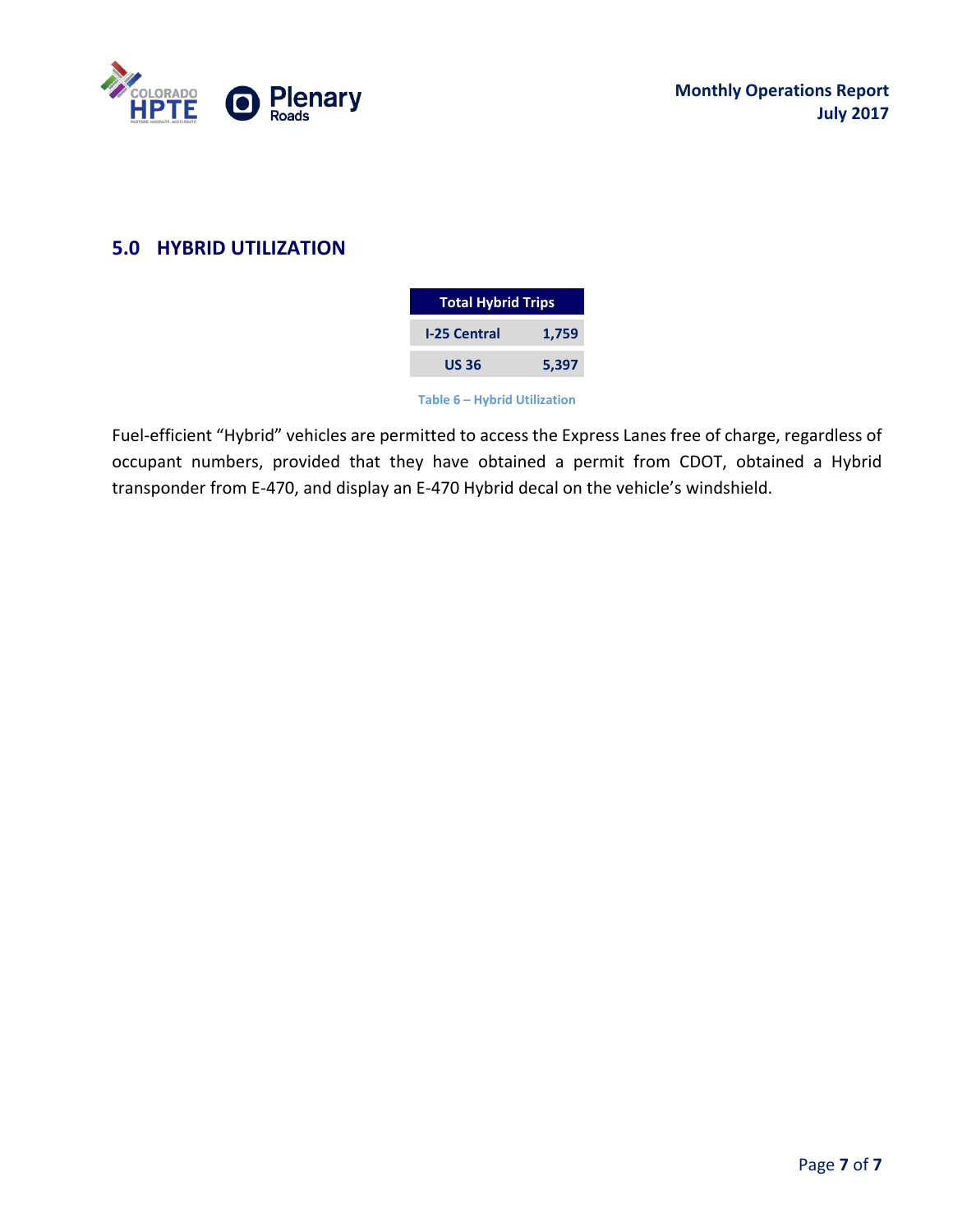



# OPERATIONS AND **MAINTENANCE** MONTHLY REPORT JULY 2017



US 36 and I-25 Express Lanes Project

Prepared for: Plenary Roads Denver, LLC 1700 Lincoln Street, Suite 3000 Denver, CO 80203

Attention: Mr. Simon Stachnik

Prepared By: Broadspectrum 7100-B Pennsylvania Street Thornton, CO 80229 United States of America

> Justin Doles, PE Project Manager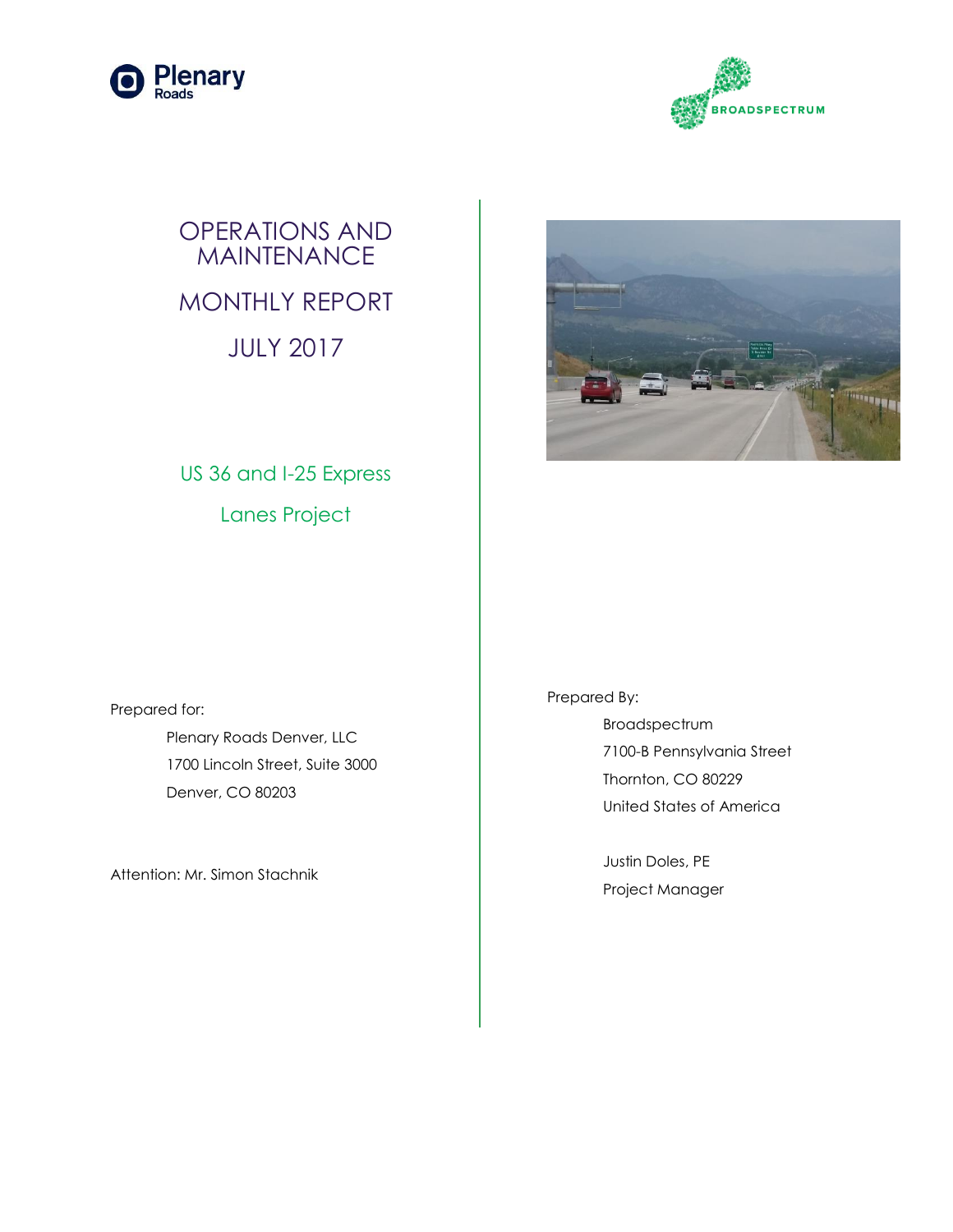



# OPERATIONS AND MAINTENANCE – MONTHLY REPORT JULY 2017 *US 36 and I-25 Express Lanes Project*

| Revision | Date       | Approved |
|----------|------------|----------|
| Rev. 0   | 08/08/2017 | הגוי     |
|          |            |          |

This report titled *Operations and Maintenance Monthly Report, July 2017* has been prepared by Broadspectrum for the exclusive use of Plenary Roads Denver, LLC (PRD). No other party is an intended beneficiary of this report or the information, opinions, and conclusions contained herein. Any use by any party other than PRD of any of the information, opinions, or conclusions is the sole responsibility of said party. The use of this report shall be at the sole risk of the user regardless of any fault or negligence of PRD or Broadspectrum.

The information and analyses contained herein have been completed to a level of detail commensurate with the objectives of the assignment and in light of the information made available to Broadspectrum at the time of preparation. This report and its supporting documentation have been reviewed and/or checked for conformance with industry-accepted norms. To the best of the information and belief of Broadspectrum, the information presented in this report is accurate to within the limitations specified herein.

This report is Broadspectrum pdf file: OM Monthly Report July 2017.pdf. Any reproductions or modifications of this report are uncontrolled and may not be the most recent revision.

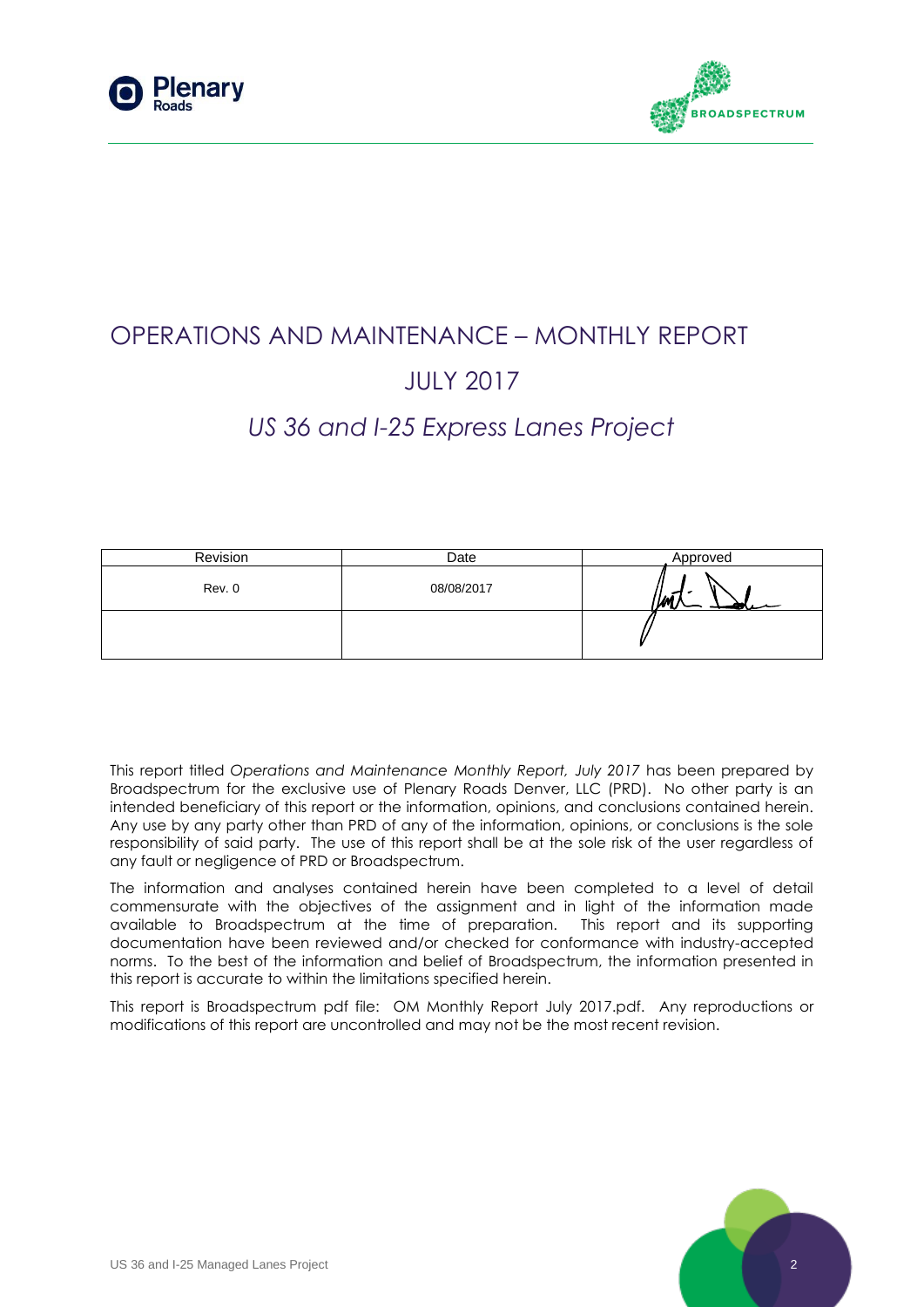



The O&M Monthly Report contains all relevant information for the month of July 2017. Broadspectrum continues ongoing and preventive maintenance activities for the I-25 and US36 Express Lanes Project.

## Broadspectrum's Commitment to Safety

Broadspectrum conducted weekly toolbox talk meetings during the month. The purpose of the tool box talks is to cover important safety items that relate to the project such as near misses, "better ways" as to how safety is conducted for the Project, and discussion on safety procedures for maintenance activities. In addition to the toolbox talks, Broadspectrum conducts a weekly progress meeting. This is a forum for feedback from staff on Operations, Incident Response, and Maintenance activities.

Toolbox Talks this month included:

- Concrete Saw Safety
- **•** Fatigue
- Variable Message Board Use
- **Arc Flash**
- **•** Driving and Fatigue

#### A. Summary of the Planned Maintenance Activities for the Upcoming Month – August 2017

Broadspectrum has identified the upcoming planned maintenance activities as described in Table 1.7.1.3 of The Maintenance Management Plan. These activities include preventative and routine maintenance in order to successfully operate and maintain the Project. A listing of the planned maintenance activities for the month of August 2017 is included below.

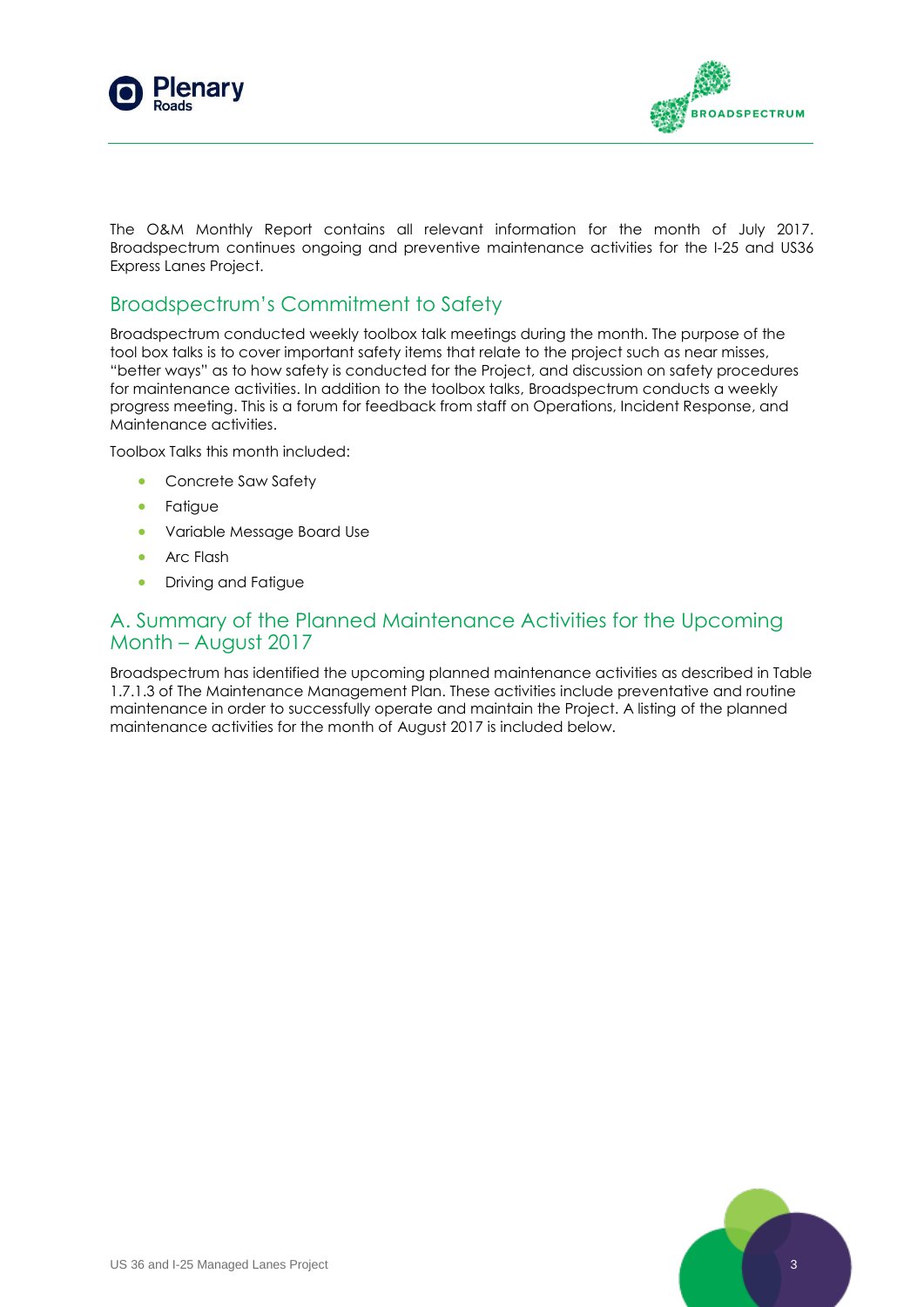



## *Fig. A-1 Planned Maintenance Activities for August 2017*

#### *X – Indicates the day the task is planned.*

| Performance<br><b>Standard</b><br>Identification<br><b>Number (Table</b> | <b>Work Activity-</b><br><b>Description</b>                         | <b>Frequency</b> | <b>Aug-17</b> |                           |                  |                           |                 |              |                |                           |                           |                    |              |              |          |                  |                           |                  |                  |                    |          |              |                  |              |                    |                    |                           |              |          |              |                  |              |                           |
|--------------------------------------------------------------------------|---------------------------------------------------------------------|------------------|---------------|---------------------------|------------------|---------------------------|-----------------|--------------|----------------|---------------------------|---------------------------|--------------------|--------------|--------------|----------|------------------|---------------------------|------------------|------------------|--------------------|----------|--------------|------------------|--------------|--------------------|--------------------|---------------------------|--------------|----------|--------------|------------------|--------------|---------------------------|
| 6.1)                                                                     |                                                                     |                  | 1             | $\overline{2}$            | $\mathbf{3}$     | $\overline{4}$            | $5\overline{5}$ | 6            | $\overline{7}$ | 8                         | 9                         | 10                 | 11           | 12           | 13       | 14               | 15                        | 16               | 17               | 18                 | 19       | 20           | 21               | 22           | 23                 | 24                 | 25                        | 26           | 27       | 28           | 29               | 30           | 31                        |
|                                                                          |                                                                     |                  | T             | W                         | T                | F                         | $\mathbf{s}$    | $\mathbf{s}$ | M              | T                         | W                         | T.                 | F.           | $\mathbf{s}$ | <b>S</b> | M                | T                         | W                | T                | F                  | <b>S</b> | $\mathbf{s}$ | M                | T            | W                  | T                  | E                         | $\mathbf{s}$ | <b>S</b> | M            | T                | W            | T                         |
| $ML-1$                                                                   | MAINTENANCE PATROL                                                  | <b>Daily</b>     | $\mathbf{x}$  | $\boldsymbol{\mathsf{x}}$ | $\mathbf{x}$     | $\pmb{\mathsf{x}}$        |                 |              | $\mathbf{x}$   | $\pmb{\mathsf{x}}$        | X                         | $\mathbf{x}$       | $\mathbf{x}$ |              |          | $\boldsymbol{x}$ | $\mathbf{x}$              | $\mathbf{x}$     | $\boldsymbol{x}$ | $\pmb{\mathsf{x}}$ |          |              | $\mathbf{x}$     | $\mathbf{x}$ | $\mathbf{x}$       | $\mathbf{x}$       | $\mathbf{x}$              |              |          | $\mathbf{x}$ | $\boldsymbol{x}$ | $\mathbf{x}$ | $\mathbf{x}$              |
| $ML-1$                                                                   | <b>FLEXIBLE PAVEMENT</b><br><b>OBSERVATION / REPAIR</b>             | F-52             | x             |                           |                  |                           |                 |              |                |                           |                           |                    |              |              |          |                  |                           |                  |                  |                    |          |              |                  |              |                    |                    |                           |              |          |              |                  |              |                           |
| $ML-1$                                                                   | RIGID PAVEMENT<br><b>OBSERVATION / REPAIR</b>                       | F-52             | $\mathbf{x}$  |                           |                  |                           |                 |              |                |                           |                           |                    |              |              |          |                  |                           |                  |                  |                    |          |              |                  |              |                    |                    |                           |              |          |              |                  |              |                           |
| $ML-10$                                                                  | <b>CRACK SEALING</b>                                                | F-1              |               |                           |                  |                           |                 |              | x              | $\boldsymbol{\mathsf{x}}$ | x                         | x                  | x            |              |          |                  |                           |                  |                  |                    |          |              |                  |              |                    |                    |                           |              |          |              |                  |              |                           |
| $ML-4$                                                                   | <b>DELINEATORS &amp; MARKERS</b><br><b>OBSERVE / CLEAN / REPAIR</b> | F-12             |               | $\mathbf{x}$              |                  |                           |                 |              |                | $\mathbf{x}$              |                           |                    |              |              |          |                  | $\mathbf{x}$              |                  |                  |                    |          |              |                  | $\mathbf{x}$ |                    |                    |                           |              |          |              |                  |              |                           |
| $ML-2$                                                                   | DRAINAGE (INLET)<br>OBSERVE/ CLEAN / REPAIR                         | $F-12$           |               |                           | $\mathsf{x}$     |                           |                 |              |                |                           |                           | x                  |              |              |          |                  |                           |                  |                  |                    |          |              |                  |              |                    |                    |                           |              |          |              |                  |              |                           |
| $ML-2$                                                                   | <b>DRAINAGE (PIPE/CULVERT)</b><br>OBSERVE / CLEAN / RPR             | F-12             |               |                           |                  |                           |                 |              |                |                           |                           |                    |              |              |          |                  | $\mathbf{x}$              |                  |                  |                    |          |              |                  |              |                    |                    |                           |              |          |              |                  |              |                           |
| $ML-6$                                                                   | <b>SIGN CLEANING</b>                                                | F-1              |               |                           |                  |                           |                 |              |                |                           |                           |                    |              |              |          |                  | $\boldsymbol{\mathsf{x}}$ |                  |                  |                    |          |              |                  |              |                    |                    |                           |              |          |              |                  |              |                           |
| $ML-6$                                                                   | SIGN OBSERVATION /<br><b>REPAIR</b>                                 | F-52             |               | $\boldsymbol{x}$          |                  |                           |                 |              |                |                           | $\boldsymbol{x}$          |                    |              |              |          |                  |                           | $\mathbf{x}$     |                  |                    |          |              |                  |              | $\pmb{\mathsf{x}}$ |                    |                           |              |          |              |                  | $\mathbf{x}$ |                           |
| $ML-8$                                                                   | <b>STREET LIGHTING</b><br><b>OBSERVATION / REPAIR</b>               | F-52             |               |                           | x                |                           |                 |              |                |                           |                           | x                  |              |              |          |                  |                           |                  | x                |                    |          |              |                  |              |                    | x                  |                           |              |          |              |                  |              | $\pmb{\chi}$              |
| $ML-8$                                                                   | <b>ELECTRICAL SUPPLY</b><br><b>INSPECTION / REPAIR</b>              | F-12             |               |                           |                  |                           |                 |              |                | $\mathbf{x}$              |                           |                    |              |              |          |                  |                           |                  |                  |                    |          |              |                  |              |                    |                    |                           |              |          |              |                  |              |                           |
| $ML-8$                                                                   | <b>ACCESS PANEL</b><br><b>OBSERVATION / REPAIR</b>                  | F-12             |               |                           |                  |                           |                 |              |                |                           |                           |                    |              |              |          |                  | $\boldsymbol{\mathsf{x}}$ |                  |                  |                    |          |              |                  |              |                    |                    |                           |              |          |              |                  |              |                           |
| $ML-10$                                                                  | <b>HERBICIDE &amp; WEED</b><br><b>CONTROL MAINTENANCE</b>           | F-52             |               |                           |                  | $\boldsymbol{x}$          |                 |              | $\mathbf{x}$   | $\boldsymbol{x}$          | $\boldsymbol{x}$          |                    |              |              |          |                  |                           | $\mathbf{x}$     |                  |                    |          |              |                  |              | $\pmb{\mathsf{x}}$ |                    |                           |              |          |              |                  | $\mathbf{x}$ |                           |
| ML-12                                                                    | <b>GRAFFITI OBSERVATION /</b><br>REMOVAL                            | F-52             | x             |                           |                  |                           |                 |              | x              |                           |                           |                    |              |              |          | x                |                           |                  |                  |                    |          |              | $\pmb{\chi}$     |              |                    |                    |                           |              |          | x            |                  |              |                           |
| $ML-14$                                                                  | <b>MECHANICAL ROAD</b><br><b>SWEEPING</b>                           | $F-12$           |               |                           |                  |                           |                 |              |                |                           |                           |                    |              |              |          | $\mathbf{x}$     | $\mathbf{x}$              | $\mathbf{x}$     | $\boldsymbol{x}$ | $\boldsymbol{x}$   |          |              |                  |              |                    |                    |                           |              |          |              |                  |              |                           |
| ML-14                                                                    | LITTER OBSERVATION /<br>REMOVAL                                     | Daily            | $\mathbf{x}$  | $\boldsymbol{\mathsf{x}}$ | x                | $\boldsymbol{\mathsf{x}}$ |                 |              | $\mathbf{x}$   | x                         | x                         | $\pmb{\mathsf{x}}$ | x            |              |          | x                | $\boldsymbol{\mathsf{x}}$ | $\mathbf{x}$     | x                | x                  |          |              | $\pmb{\chi}$     | $\pmb{\chi}$ | x                  | $\pmb{\mathsf{x}}$ | $\boldsymbol{\mathsf{x}}$ |              |          | x            | x                | X            | $\boldsymbol{\mathsf{x}}$ |
|                                                                          | <b>REVERSIBLE LANE</b><br><b>OPERATIONS</b>                         | <b>Daily</b>     | <b>X</b>      | $\mathbf{x}$              | $\boldsymbol{x}$ | $\boldsymbol{x}$          |                 |              | $\mathbf{x}$   | $\boldsymbol{\mathsf{x}}$ | $\boldsymbol{\mathsf{x}}$ | $\pmb{\mathsf{x}}$ | $\mathbf{x}$ |              |          | $\boldsymbol{x}$ | $\mathbf{x}$              | $\boldsymbol{x}$ | $\mathbf{x}$     | $\mathbf{x}$       |          |              | $\boldsymbol{x}$ | $\mathbf{x}$ | X                  | $\mathbf{x}$       | $\mathbf{x}$              |              |          | $\mathbf{x}$ | $\mathbf{x}$     | $\mathbf{x}$ | $\mathbf{x}$              |

Frequency of Activity:

Daily – Daily Activity F-4 – Quarterly Activity F-52 – Weekly Activity F-2 – Semi-Annual Activity

F-12 – Monthly Activity F-1 – Annual Activity

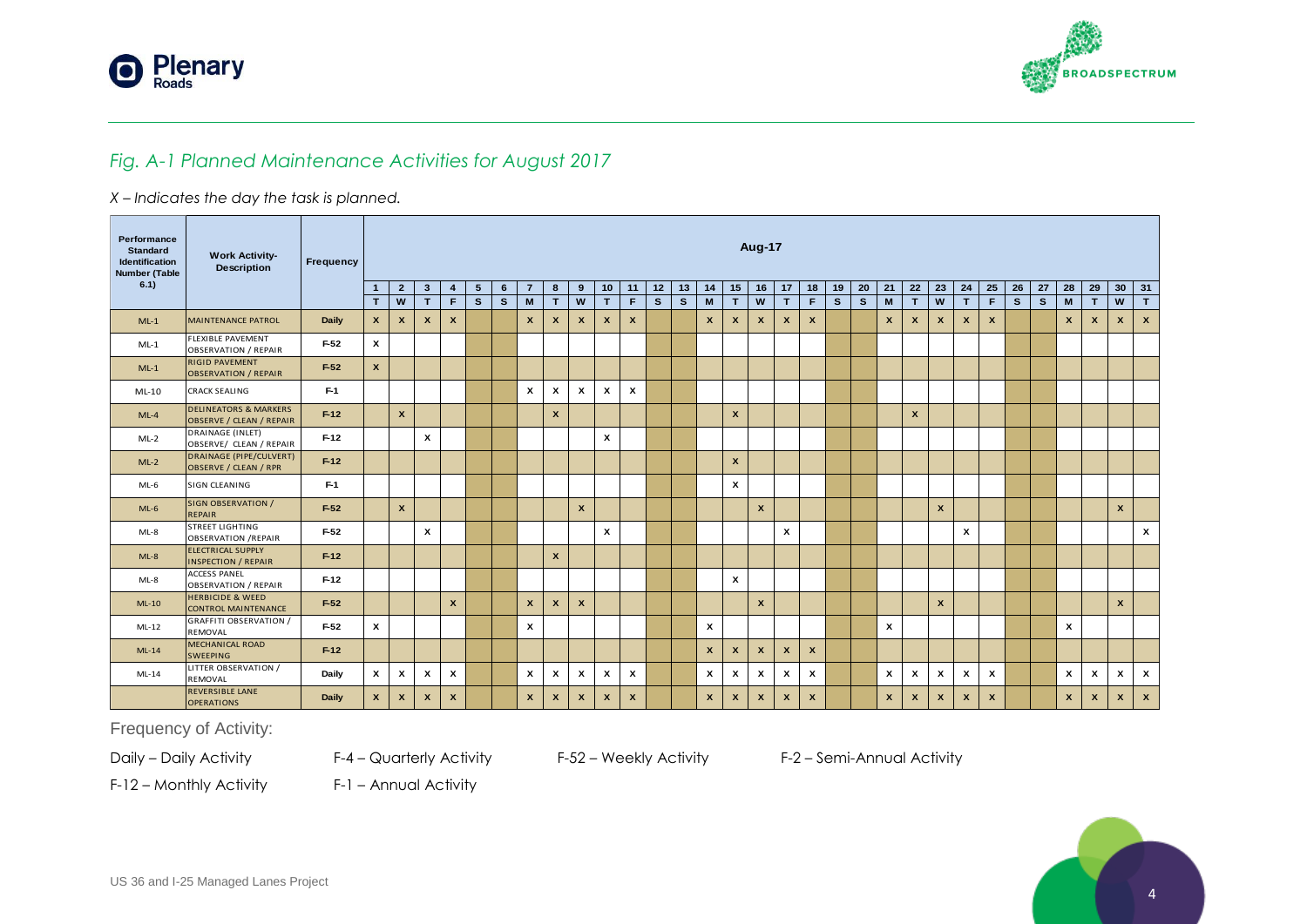



# B. Summary of Performed and Completed Maintenance Activities

### *Fig. B-1 Performed and Complete Maintenance Activities for July 2017,*

X Indicates the day of the month that the task was completed.

| Performance<br><b>Standard</b><br>Identification<br><b>Number (Table</b> | <b>Work Activity-</b><br><b>Description</b>                  | Frequency    | <b>Jul-17</b> |                |                  |                |                   |              |                |   |              |                   |                    |              |              |                           |              |              |                   |                           |              |          |               |              |    |                   |                   |              |                   |                    |    |              |                   |
|--------------------------------------------------------------------------|--------------------------------------------------------------|--------------|---------------|----------------|------------------|----------------|-------------------|--------------|----------------|---|--------------|-------------------|--------------------|--------------|--------------|---------------------------|--------------|--------------|-------------------|---------------------------|--------------|----------|---------------|--------------|----|-------------------|-------------------|--------------|-------------------|--------------------|----|--------------|-------------------|
| 6.1)                                                                     |                                                              |              | $\mathbf{1}$  | $\overline{2}$ | $\mathbf{3}$     | $\overline{4}$ | 5                 | 6            | $\overline{7}$ | 8 | 9            | 10                | 11                 | 12           | 13           | 14                        | 15           | 16           | 17                | 18                        | 19           | 20       | 21            | 22           | 23 | 24                | 25                | 26           | 27                | 28                 | 29 | $30 \mid 31$ |                   |
| $ML-1$                                                                   | <b>MAINTENANCE PATROL</b>                                    | Daily        | S.            | $\mathbf{s}$   | M<br>$\mathbf x$ | T.             | W<br>$\mathbf{x}$ | T<br>X       | F.<br>X.       | S | $\mathbf{s}$ | M<br>$\mathbf{x}$ | T.<br>$\mathbf{x}$ | W<br>x       | T<br>x       | F.<br>$\mathbf{x}$        | $\mathbf{s}$ | $\mathbf{s}$ | M<br>$\mathbf{x}$ | $\mathbf{T}$<br>X         | W<br>x       | т<br>X   | F<br><b>X</b> | $\mathbf{s}$ | S  | M<br>$\mathbf{x}$ | T<br>$\mathbf{x}$ | W<br>X       | T<br>$\mathbf{x}$ | F.<br>$\mathbf{x}$ | S  | S            | M<br>$\mathbf{x}$ |
| $ML-1$                                                                   | <b>FLEXIBLE PAVEMENT</b><br><b>OBSERVATION / REPAIR</b>      | $F-52$       |               |                | $\mathbf{x}$     |                | $\mathbf{x}$      |              |                |   |              |                   |                    | x            |              |                           |              |              |                   |                           | $\mathbf{x}$ |          |               |              |    |                   |                   | $\mathbf{x}$ |                   |                    |    |              |                   |
| $ML-1$                                                                   | RIGID PAVEMENT<br><b>OBSERVATION / REPAIR</b>                | $F-52$       |               |                | $\mathbf x$      |                | $\mathbf{x}$      | X            |                |   |              |                   | $\mathbf{x}$       |              | $\mathbf{x}$ |                           |              |              |                   |                           |              | <b>X</b> |               | $\mathbf{x}$ |    |                   |                   |              | $\mathbf{x}$      |                    |    |              |                   |
| $ML-4$                                                                   | <b>DELINEATORS &amp; MARKERS</b><br>OBSERVE / CLEAN / REPAIR | $F-12$       |               |                |                  |                | $\mathbf{x}$      |              |                |   |              |                   | $\mathbf{x}$       |              |              |                           |              |              |                   |                           | $\mathbf x$  |          |               |              |    | $\mathbf{x}$      |                   |              |                   |                    |    |              | $\mathbf{x}$      |
| $ML-2$                                                                   | <b>DRAINAGE (INLET)</b><br>OBSERVE/ CLEAN / REPAIR           | $F-12$       |               |                |                  |                |                   | X            | X.             |   |              |                   |                    |              |              |                           |              |              |                   |                           |              |          |               |              |    |                   |                   | $\mathbf{x}$ | $\mathbf{x}$      |                    |    |              | $\mathbf{x}$      |
| $ML-6$                                                                   | SIGN OBSERVATION /<br><b>REPAIR</b>                          | $F-52$       |               |                |                  |                |                   |              | $\mathbf{x}$   |   |              |                   |                    | x            |              | $\mathbf{x}$              |              |              |                   |                           |              |          | $\mathbf{x}$  |              |    |                   |                   |              | $\mathbf{x}$      | $\mathbf{x}$       |    |              |                   |
| $ML-8$                                                                   | <b>STREET LIGHTING</b><br><b>OBSERVATION /REPAIR</b>         | $F-52$       |               |                |                  |                | $\mathbf{x}$      |              |                |   |              |                   |                    | x            | $\mathbf{x}$ |                           |              |              |                   |                           | <b>X</b>     |          |               |              |    |                   |                   | $\mathbf x$  |                   |                    |    |              |                   |
| $ML-8$                                                                   | ELECTRICAL SUPPLY<br><b>INSPECTION / REPAIR</b>              | $F-12$       |               |                |                  |                |                   | X            |                |   |              |                   |                    |              |              |                           |              |              |                   |                           |              |          |               |              |    |                   |                   |              |                   |                    |    |              |                   |
| $ML-8$                                                                   | <b>ACCESS PANEL</b><br><b>OBSERVATION / REPAIR</b>           | $F-12$       |               |                |                  |                |                   |              |                |   |              |                   | $\mathbf{x}$       |              |              |                           |              |              |                   |                           |              |          |               |              |    |                   |                   |              |                   |                    |    |              |                   |
| ML-10                                                                    | <b>HERBICIDE &amp; WEED</b><br><b>CONTROL MAINTENANCE</b>    | $F-52$       |               |                |                  |                | $\mathbf{x}$      | $\mathbf{x}$ | $\mathbf{x}$   |   |              |                   | $\mathbf{x}$       | $\mathbf{x}$ | $\mathbf{x}$ | $\mathbf{x}$              |              |              | $\mathbf{x}$      | $\mathbf{x}$              | $\mathbf{x}$ | x        |               |              |    | $\mathbf{x}$      | $\mathbf{x}$      | $\mathbf{x}$ | $\mathbf{x}$      | $\mathbf{x}$       |    |              | $\mathbf{x}$      |
| $ML-12$                                                                  | <b>GRAFFITI OBSERVATION /</b><br><b>REMOVAL</b>              | $F-52$       |               |                | $\mathbf{x}$     |                |                   |              | $\mathbf{x}$   |   |              | $\mathbf{x}$      |                    |              |              |                           |              |              | $\mathbf{x}$      |                           |              |          |               |              |    | $\mathbf{x}$      | $\mathbf{x}$      |              |                   |                    |    |              |                   |
| ML-14                                                                    | MECHANICAL ROAD<br><b>SWEEPING</b>                           | $F-12$       |               |                |                  |                |                   |              |                |   |              |                   |                    |              |              |                           |              |              | $\mathbf{x}$      | $\boldsymbol{\mathsf{x}}$ | $\mathbf x$  | x        | $\mathbf{x}$  |              |    |                   |                   |              |                   |                    |    |              |                   |
| $ML-14$                                                                  | LITTER OBSERVATION /<br><b>REMOVAL</b>                       | <b>Daily</b> |               |                | X                |                | $\mathbf{x}$      | X            | X              |   |              | <b>X</b>          | $\mathbf{x}$       | <b>X</b>     | X            | $\mathbf{x}$              |              |              | $\mathbf{x}$      | x                         | X            | X        | <b>X</b>      |              |    | <b>X</b>          | $\mathbf{x}$      | $\mathbf{x}$ | <b>X</b>          | $\mathbf{x}$       |    |              | $\mathbf{x}$      |
|                                                                          | REVERSIBLE LANE<br><b>OPERATIONS</b>                         | Daily        |               |                | X                |                | $\mathbf{x}$      | X            | x              |   |              | $\mathbf x$       | $\mathbf{x}$       | <b>X</b>     | X            | $\boldsymbol{\mathsf{x}}$ |              |              | <b>X</b>          | $\mathbf{x}$              | $\mathbf x$  | x        | $\mathbf{x}$  |              |    | $\mathbf x$       | $\mathbf{x}$      | $\mathbf{x}$ | $\mathbf x$       | $\mathbf{x}$       |    |              | $\mathbf{x}$      |

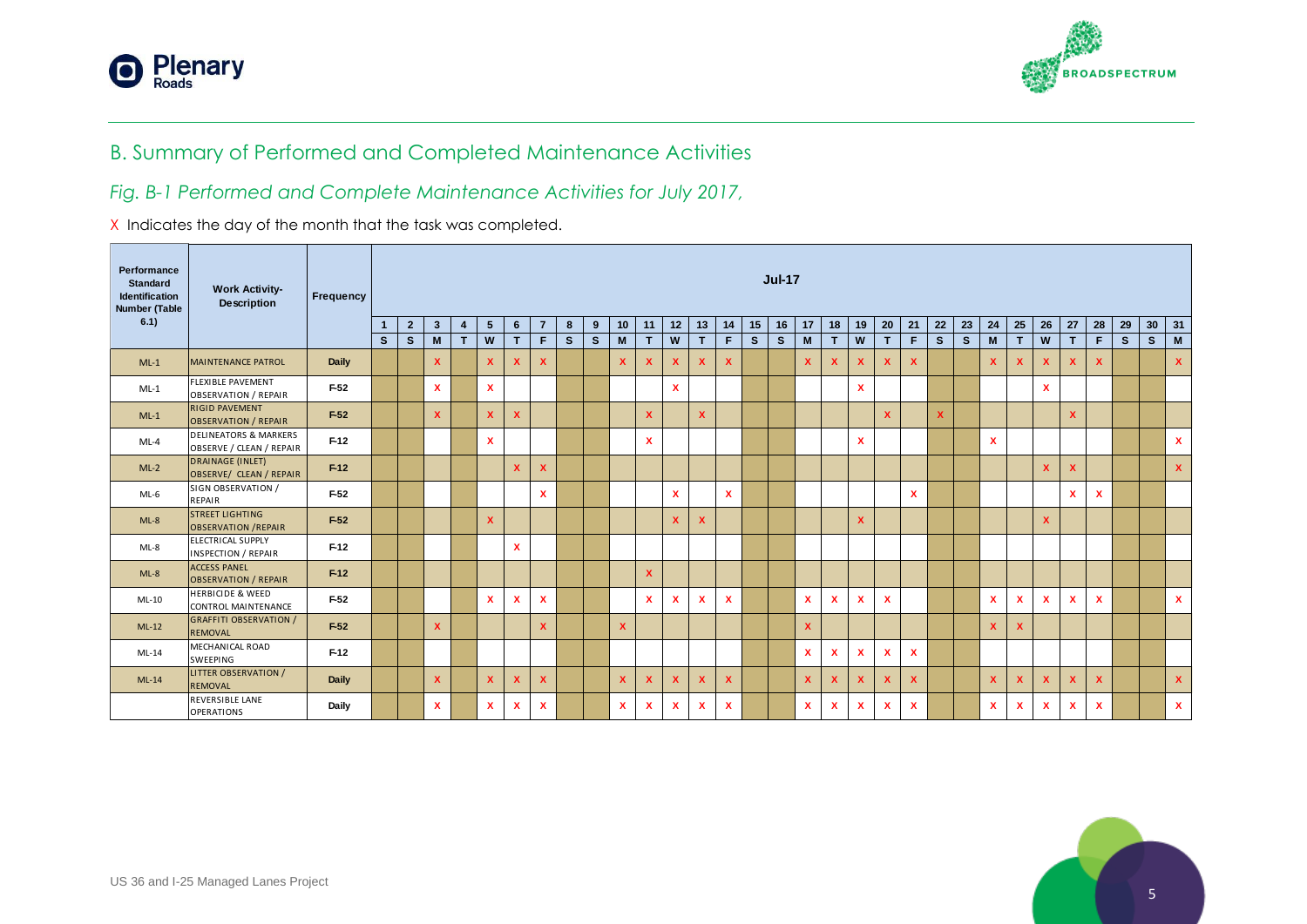



#### *Fig. B-2 Work Accomplished This Month*

| <b>Activity</b>                         | <b>Actual</b><br><b>Work</b> |
|-----------------------------------------|------------------------------|
| 152 Flexible Pavement Surface Rpr (YD2) | 17                           |
| 162 Shouldering Surface Rpr (MI)        | 2                            |
| 202 Clean Drains (EA)                   | 10                           |
| 210 Slope Repair (CY)                   | 1                            |
| 215 Roadkill Cleanup (EA)               | $\overline{2}$               |
| 218 Debris in Roadway (HR)              | 6                            |
| 218 Litter Barrel Trash Cleanup (YD3)   | 23                           |
| 220 Sweeping (Mech) (MI)                | 108                          |
| 222 Sweeping - Hand (HR)                | 19                           |
| 253 Veg Mowing/Machine (ACR)            | 13                           |
| 254 Veg Cntrl Hnd/Chem (HR)             | 70                           |
| 301 Misc Sign Maint (EA)                | 4                            |
| 304 Del Post Maint (EA)                 | 159                          |
| 306 Metal Guardraill Maint (LF)         | 90                           |
| 307 Direction Gate Maint (EA)           | 3                            |
| 311 Lighting Repairs & Maint (EA)       | 11                           |
| 314 Reversible Lane Ops (HR)            | 336                          |
| 316 Attenuator Maint (EA)               | 1                            |
| 329 Courtesy Assistance (HR)            | 330                          |
| 540 Graffiti Removal (SF)               | 50                           |

### C. Summary of Planned Maintenance that was Not Completed for the Month

Broadspectum completed all scheduled maintenance activities for the period of July, 2017. Frequencies and/or actual date of the month of some activities may have been adjusted based on actual conditions.

# D. Summary of the Maintenance Activities and Results Performed for the Month Beyond Planned Maintenance

A summary of unplanned maintenance activities provided below:

Snow and Ice Control: None

Courtesy Patrol: None

Hazardous Materials Incidents: None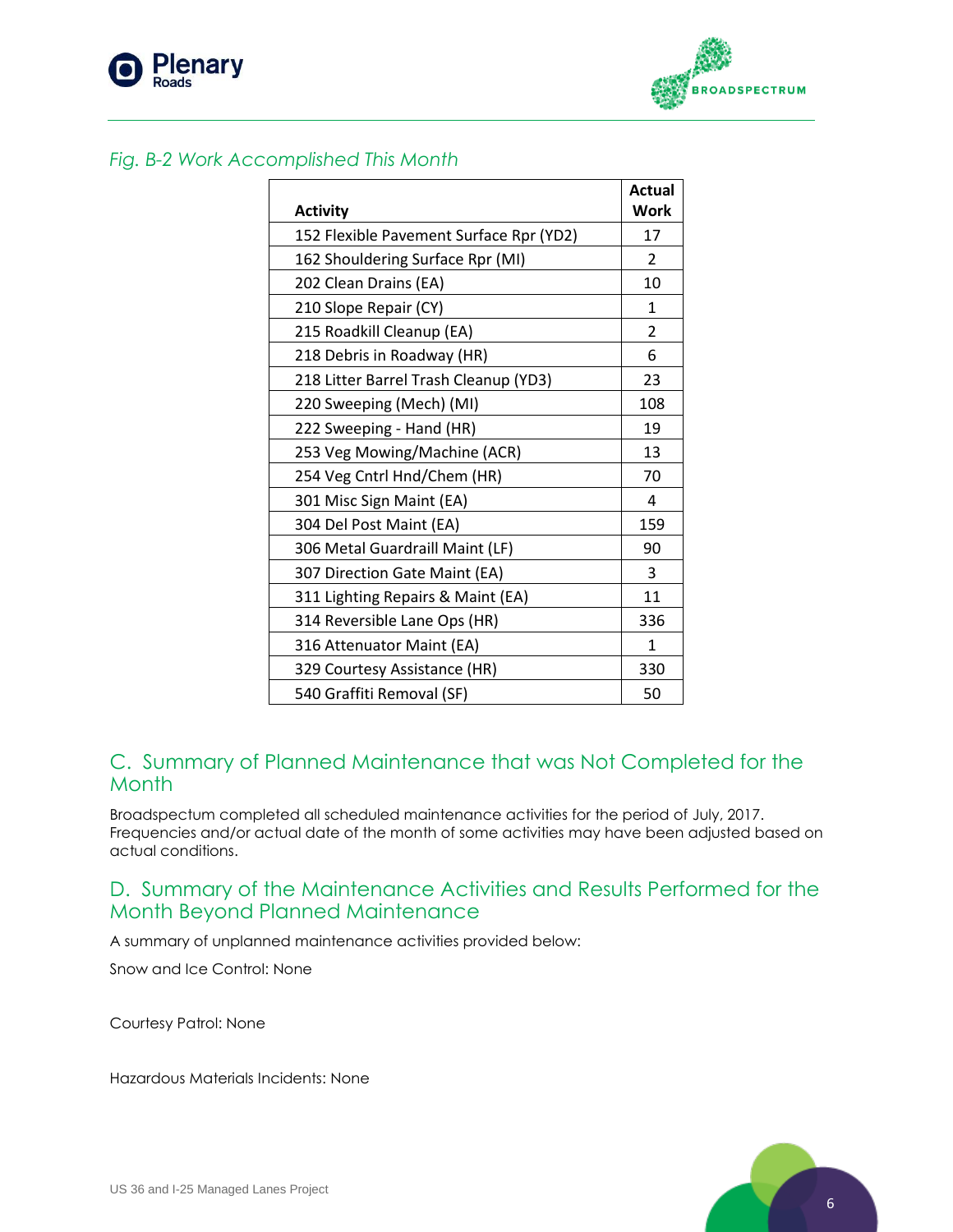



# E. Operating Contractor's Incident Response Logs Related to Maintenance Activities

This section provides a summary of Broadspectrum's performance related to the Performance and Measurement Criteria listed in Appendix 6-1.1 of the Operating Contract.

| Element  |                                                               |                                |                       | <b>Response to Defects</b>                                   |                                                             |                                                                 |  |  |  |  |  |  |
|----------|---------------------------------------------------------------|--------------------------------|-----------------------|--------------------------------------------------------------|-------------------------------------------------------------|-----------------------------------------------------------------|--|--|--|--|--|--|
|          | <b>Description</b>                                            | Location                       | <b>BRS Notified</b>   |                                                              | Category 1                                                  | Category 2                                                      |  |  |  |  |  |  |
| Category |                                                               |                                |                       | <b>Hazard Mitigation</b>                                     | <b>Permanent Remedy</b>                                     | <b>Permanent Repair</b>                                         |  |  |  |  |  |  |
| ML 8.1   | Lighting<br>(North Bulb Out)                                  | 040-125-LHT-<br>0100, MP 215.0 | 4/5/2017<br>22:00:00  | N/A                                                          | N/A                                                         | Regd: 6 Months<br>Respd: --<br>Actual: In Progress              |  |  |  |  |  |  |
| ML 8.1   | Lighting<br>(All Bulbs Out)                                   | 040-125-LHT-<br>0050, MP 214.7 | 4/5/2017<br>22:00:00  | N/A                                                          | N/A                                                         | Regd: 6 Months<br>Respd: --<br>Actual: In Progress              |  |  |  |  |  |  |
| ML 8.1   | Lighting<br>(West Bulb Out)                                   | 040-U36-LHT-<br>0250, MP 56.8  | 4/5/2017<br>22:00:00  | N/A                                                          | N/A                                                         | Regd: 6 Months<br>Respd: --<br>Actual: In Progress              |  |  |  |  |  |  |
| GP 5.1   | Guardrail<br>(Collision Damage)                               | <b>US36</b><br>MP 44.48 EB     | 4/20/2017<br>21:00:00 | N/A                                                          | N/A                                                         | Regd: 6 Months<br>Respd: 7/27/2017 03:00<br>Actual: 3.24 Months |  |  |  |  |  |  |
| GP 9.2   | Fence<br>(Collision Damage)                                   | <b>US36</b><br>MP 49.60 EB     | 5/8/2017<br>07:00:00  | N/A                                                          | N/A                                                         | Regd: 6 Months<br>Respd: --<br>Actual: In Progress              |  |  |  |  |  |  |
| GP 5.2   | Attenuator<br>(Collision Damage)                              | <b>US36</b><br>MP 39.46 WB     | 5/10/2017<br>12:00:00 | N/A                                                          | N/A                                                         | Regd: 6 Months<br>Respd: --<br>Actual: In Progress              |  |  |  |  |  |  |
| GP 4.1   | <b>Pavement Striping</b><br>(Paint Worn Pavement<br>Markings) | <b>US36</b><br>MP 39.0-57.1    | 5/17/2017<br>11:00:00 | N/A                                                          | N/A                                                         | Regd: 6 Months<br>Respd: --<br>Actual: In Progress              |  |  |  |  |  |  |
| GP 4.1   | <b>Pavement Striping</b><br>(Paint Worn Pavement<br>Markings) | $-25$<br>MP212.1-217.2         | 5/17/2017<br>11:00:00 | N/A                                                          | N/A                                                         | Regd: 6 Months<br>Respd: --<br>Actual: In Progress              |  |  |  |  |  |  |
| ML 8.1   | Lighting<br>(West Bulb Out)                                   | 040-U36-LHT-<br>0240, MP 56.81 | 6/5/2017<br>12:00:00  | N/A                                                          | <b>N/A</b>                                                  | Regd: 6 Months<br>Respd: --<br>Actual: In Progress              |  |  |  |  |  |  |
| ML 8.1   | Lighting<br>(North Bulb Out)                                  | 040-U36-LHT-<br>0010, MP 55.40 | 6/5/2017<br>12:00:00  | N/A                                                          | N/A                                                         | Regd: 6 Months<br>Respd: --<br>Actual: In Progress              |  |  |  |  |  |  |
| ML 8.1   | Lighting<br>(All Bulbs Out)                                   | 040-I25-LHT-<br>0080, MP 214.9 | 6/5/2017<br>12:00:00  | N/A                                                          | N/A                                                         | Reqd: 6 Months<br>Respd: --<br>Actual: In Progress              |  |  |  |  |  |  |
| GP 1.1   | <b>Debris</b><br>(Cleared Glass from<br>lanes)                | <b>US36</b><br>MP 48.43 EB     | 7/1/2017<br>14:37:00  | Regd: 1 Hours<br>Respd: 7/1/2017 14:50<br>Actual: 0.21 Hours | N/A                                                         | N/A                                                             |  |  |  |  |  |  |
| GP 1.1   | <b>Debris</b><br>(Reported Debris,<br>Nothing Found)          | <b>US36</b><br>MP 39.50 EB     | 7/3/2017<br>08:22:00  | Regd: 1 Hours<br>Respd: 7/3/2017 08:40<br>Actual: 0.29 Hours | N/A                                                         | N/A                                                             |  |  |  |  |  |  |
| GP 1.1   | Debris<br>(Cleared Racoon<br>Carcass from lanes)              | <b>US36</b><br>MP 43.30 WB     | 7/3/2017<br>11:59:00  | Regd: 1 Hours<br>Respd: 7/3/2017 12:30<br>Actual: 0.51 Hours | N/A                                                         | N/A                                                             |  |  |  |  |  |  |
| GP 1.1   | <b>Debris</b><br>(Cleared Wood from<br>lanes)                 | <b>US36</b><br>MP 52.30 EB     | 7/7/2017<br>08:51:00  | Regd: 1 Hours<br>Respd: 7/7/2017 09:10<br>Actual: 0.31 Hours | N/A                                                         | N/A                                                             |  |  |  |  |  |  |
| GP 12.1  | Graffiti<br>(Removed Graffiti from<br>Barrier)                | <b>US36</b><br>MP 55.90 EB     | 7/7/2017<br>13:00:00  | N/A                                                          | Regd: 10 Days<br>Respd: 7/7/2017 14:00<br>Actual: 0.04 Days | N/A                                                             |  |  |  |  |  |  |
| GP 1.1   | <b>Debris</b><br>(Reported Debris,<br>Nothing Found)          | <b>US36</b><br>MP 43.25 EB     | 7/7/2017<br>08:01:00  | Reqd: 1 Hours<br>Respd: 7/7/2017 08:15<br>Actual: 0.23 Hours | N/A                                                         | N/A                                                             |  |  |  |  |  |  |

The table below provides a listing of items recorded this month: